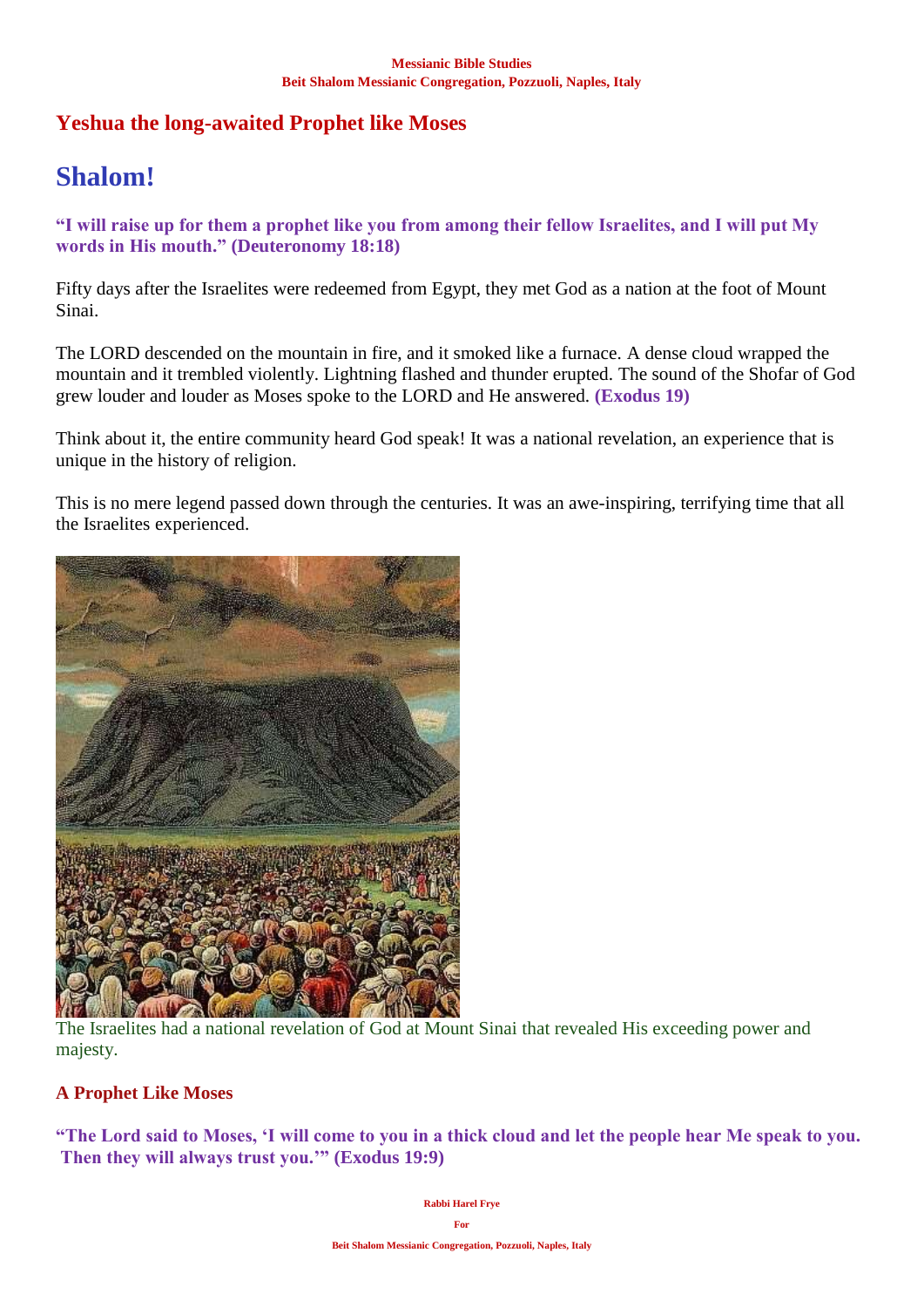The scene was so intense and frightening that after hearing the LORD speak, the people feared for their lives and begged Moses to mediate between them and God.

# **"They stayed at a distance and said to Moses, 'Speak to us yourself and we will listen. But do not have God speak to us or we will die.'" (Exodus 20:18-19)**

In other words, they were not just following Moses blindly. They had their own experience with God.



Later, when Moses recounted this terrifying meeting with the LORD at Sinai, he reminded them that **they** had asked for an intermediary to speak directly to God on their behalf and convey God's words to them.

Moses did not rebuke the children of Israel for asking for a mediator. Instead, the LORD said that the people had spoken well. Moses then imparted to them the great Messianic hope, that a Prophet like him would come.

The Lord promised Moses: **"I will raise up for them a prophet like you from among their fellow Israelites, and I will put My words in His mouth. He will tell them everything I command Him. I myself will call to account anyone who does not listen to My words that the prophet speaks in My name." (Deuteronomy 18:18-19)**

# **That Prophet is the Messiah.**

This passage in Deuteronomy is the only place in the Torah where Moses explicitly identifies a singular "prophet" like him.

Nevertheless, it remains an important prophecy.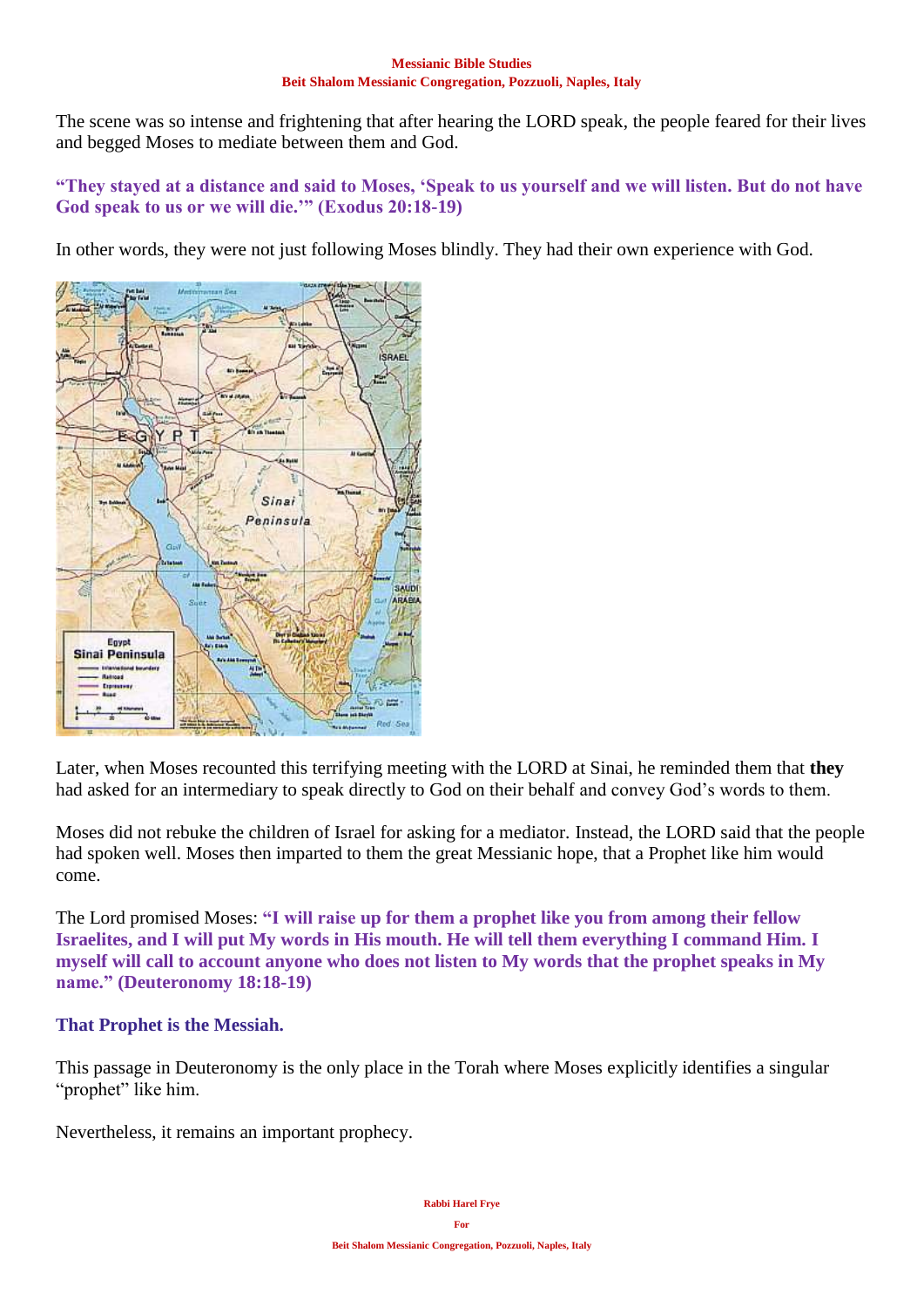During the time before the birth of Yeshua (Jesus) and throughout His life and ministry, Israel was characterized by an expectation that this Prophet was about to be revealed. **Yochanan** (John the Immerser or Baptist) heralded the coming of Messiah.

## **Messianic Expectations in Second Temple Times**

John the Baptist's ministry was so powerful and effective that the Pharisees sent Priests (Cohanim) and Levites (**Leviim**) to him, wondering if, perhaps, John himself might be the long-awaited Prophet. **(John 1:21)**

John indicated that the one who came after him was the Messiah, the Prophet like Moses for whom they were waiting. **(John 1:15)**

Soon after, John revealed Him: **"The next day John saw Yeshua coming toward him and said, 'Look, the Lamb of God, who takes away the sin of the world! This is the one I meant when I said, 'A man who comes after me has surpassed me because He was before me.'" (John 1:29-30)**



In **Acts 3**, Peter also tells the men of Israel in no uncertain terms that Yeshua (Jesus) is this long-awaited prophet.

**"Repent, then, and turn to God, so that your sins may be wiped out, that times of refreshing may come from the Lord, and that He may send the Messiah, who has been appointed for you, even Yeshua. Heaven must receive Him until the time comes for God to restore everything, as He promised long ago through His holy prophets. For Moses said, 'The Lord your God will raise up for you a prophet like me from among your own people; you must listen to everything He tells you. Anyone who does not listen to Him will be completely cut off from their people.'" (Acts 3:19-23)**

And in **Acts 7**, Stephen also associates Yeshua with this same prophecy when he proclaims Yeshua as Messiah prior to being stoned by the council members.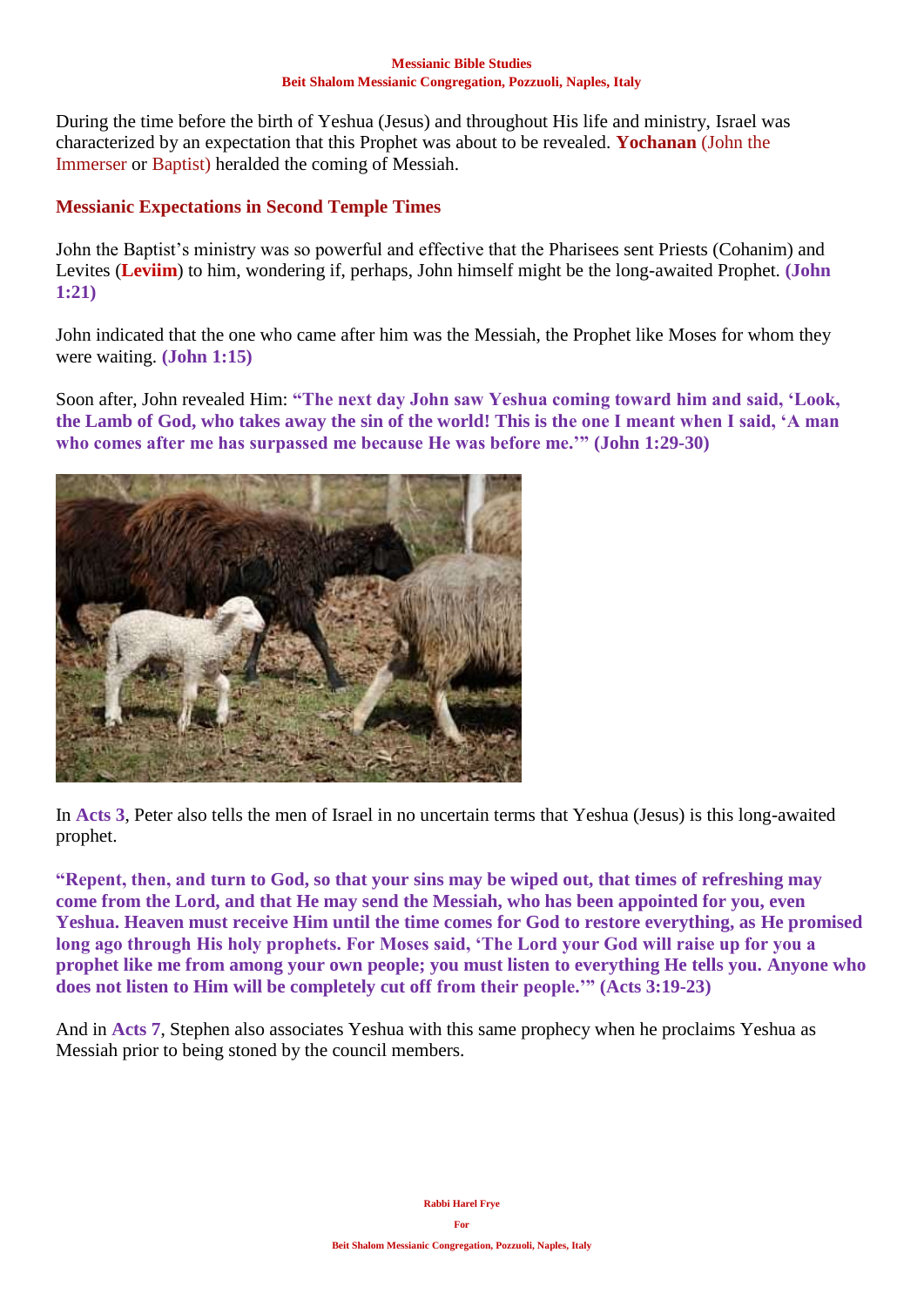

**The Pharisees Question Yeshua**, by James Tissot

## *Please Click* **[to Make a Difference for Eternity](https://villageofhopejusticeministry.org/donation-donazione/)**

## **Still many may wonder: how is Yeshua a prophet like Moses?**

There are actually many ways, but let's look at seven:

### **1) Bread from Heaven**

## **God used both Moses and Yeshua to miraculously feed Israel.**

Moses fed the Israelites with manna in the wilderness. **(Exodus 16:14-17)**

Twice, Yeshua miraculously fed the people: once He fed five thousand with five loaves and two fish, and another time he fed four thousand with seven loaves and a few fish. **(Matthew 14:19-21 and 15:36)**

Moreover, Yeshua, referring to the manna that sustained Israel in the wilderness, said that He was **the True Manna that came from Heaven: "Yeshua said to them, "Yes, indeed! I tell you it wasn't Moshe who gave you the bread from heaven. But my Father is giving you the genuine bread from heaven; for God's bread is the one who comes down out of heaven and gives life to the world." They said to him, "Sir, give us this bread from now on." Yeshua answered, "I am the bread which is life! Whoever comes to me will never go hungry, and whoever trusts in me will never be thirsty. I told you that you have seen but still don't trust. Everyone the Father gives me will come to me, and whoever comes to me I will certainly not turn away. For I have come down from heaven to do not my own will but the will of the One who sent me. And this is the will of the One who sent me: that I should not lose any of all those he has given me but should raise them up on the Last Day. Yes, this is the will of my Father: that all who see the Son and trust in him should have eternal life, and that I should raise them up on the Last Day." At this the Judeans began grumbling about him because he said, "I am the bread which has come down from heaven." They said, "Isn't this Yeshua Ben-Yosef (son of Joseph)? We know his father and mother! How can he now say, 'I have come down from heaven'?" Yeshua answered them, "Stop grumbling to each other! No one can come to me unless the Father, the One who sent me, draws him. And I will raise him up on the Last Day. It is written in the Prophets, 'They will all be taught by Adonai.' Everyone who listens to the Father and learns from him comes to me. Not that anyone has seen the Father except the one who is from God, he has seen the Father. Yes,**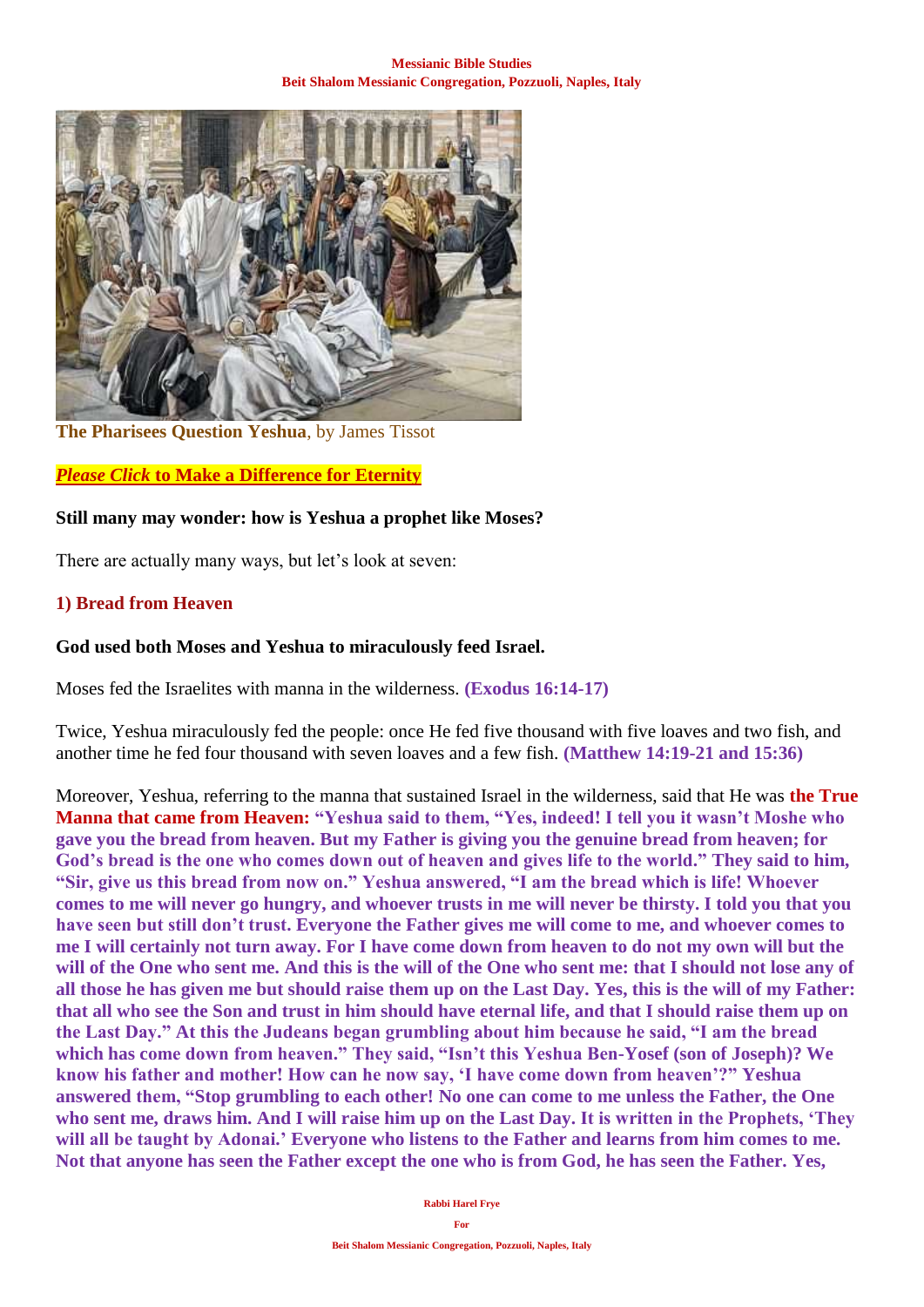**indeed! I tell you, whoever trusts has eternal life: I am the bread which is life. Your fathers ate the man in the desert; they died. But the bread that comes down from heaven is such that a person may eat it and not die. I am the living bread that has come down from heaven; if anyone eats this bread, he will live forever. Furthermore, the bread that I will give is my own flesh; and I will give it for the life of the world." (John 6:32-51)**

## **2) Performs Signs and Wonders**

**"He led them out of Egypt and performed wonders and signs in Egypt, at the Red Sea and for forty years in the wilderness. This is the Moses who told the Israelites, 'God will raise up for you a prophet like Me from your own people.'" (Acts 7:36-37)**

The ministries of both Yeshua and Moses were characterized by signs and wonders. For instance, the forces of nature obeyed both of them. Two million Israelites witnessed Moses part the sea to save them from the pursuing Egyptian army. **(Exodus 14:21-22)**

Yeshua's talmidim (disciples) witnessed Him restore calm to a stormy sea after He rebuked the winds and the waves, and they obeyed Him. They also witnessed Yeshua walking on water. **(Matthew 8:26-27; Mark 6:49)**

And both **Moses and Yeshua cleansed leprosy**, among a great number of other miracles. **(Numbers 12:10- 16; Mark 1:40-41)**



### The Red Sea

**"You who bring good news to Zion, go up on a high mountain. You who bring good news to Jerusalem, lift up your voice with a shout, lift it up, do not be afraid; say to the towns of Judah, 'Here is your God!'" (Isaiah 40:9)**

### **3) God's Spokesperson**

**"This is what you are to say to the Israelites: 'I Am has sent me to you.'" (Exodus 3:14)**

**Both Yeshua and Moses were God's spokesmen to and for the people.**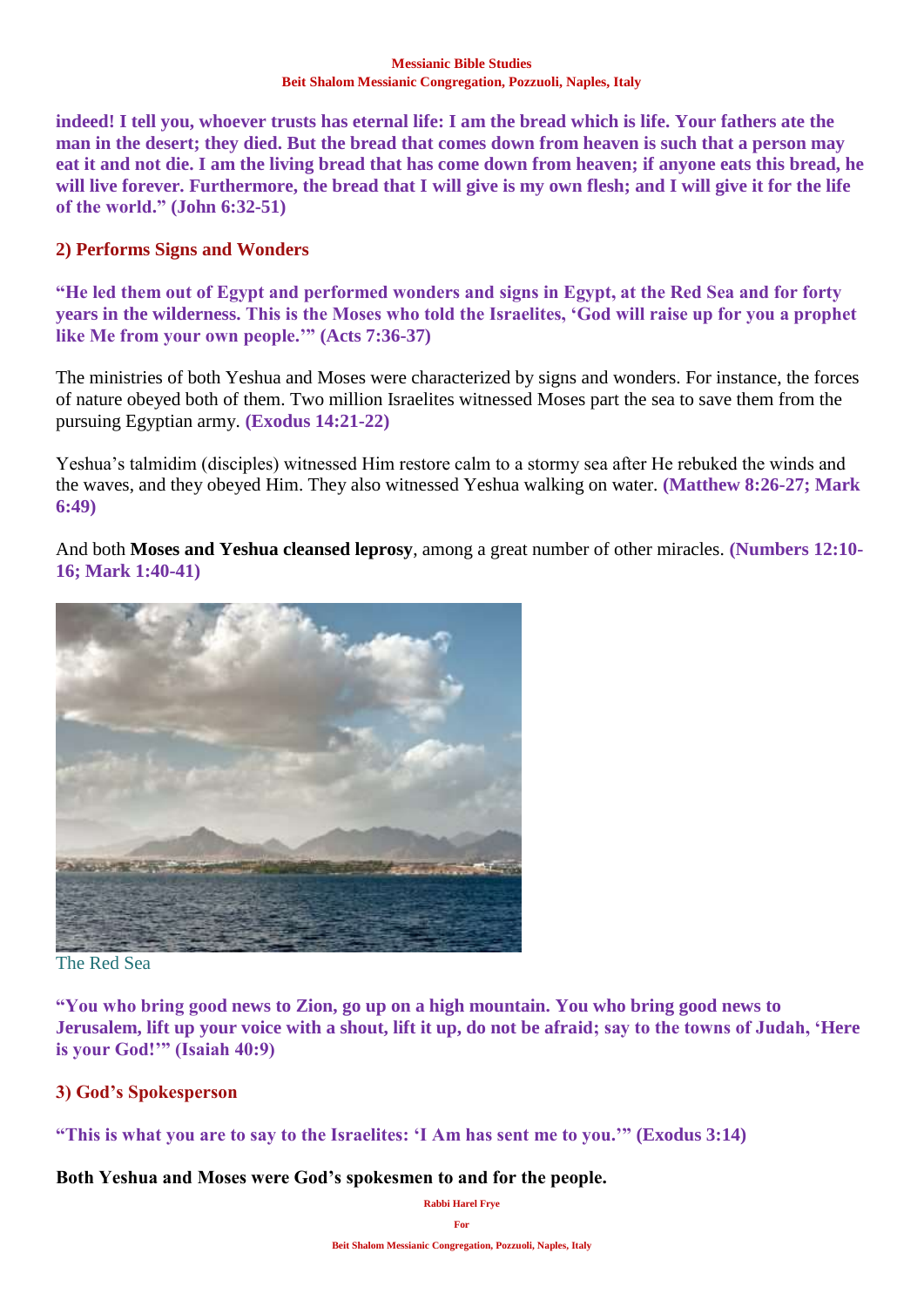Countless times in the Torah, God entrusted Moses with delivering His words to the Israelites.

**"Then the Lord said to Moses, 'Speak to the Israelites and say to them….'" (Leviticus 18:1-2)**

Yeshua emphasized many times that He did not speak His own words, but the words that His Father gave Him to speak.

**"For I did not speak on My own, but the Father who sent Me commanded Me to say all that I have spoken." (John 12:49; see also John 7:16 and 14:24)**

**[Help our Ministry in Evangelism,](https://villageofhopejusticeministry.org/donation-donazione/)** *click now*

### **4) Unique Face-to-Face Relationship**

Although, every prophet speaks the words of God to the people, **Numbers 12:6-8** distinguishes Moses as above the other prophets. God did not speak to him in visions, dreams or riddles, but clearly and **panim l'panim** (face to face).

**"And He said, 'Hear My words: If there is a prophet among you, I the LORD make myself known to him in a vision; I speak with him in a dream. Not so with My servant Moses. He is faithful in all My house. With him I speak mouth to mouth, clearly, and not in riddles, and he beholds the form of the LORD.'" (Numbers 12:6-8; see Deuteronomy 34:10-11)**

As with Moses, God spoke to Yeshua clearly. No verse in the Brit Chadashah (New Covenant) states that God spoke to Him in visions, dreams or riddles.

Furthermore, in this respect, Yeshua's relationship with God is unparalleled in depth and authority. Even Moses did not have the same kind of relationship with the LORD.

**"Yeshua has been found worthy of greater honor than Moses, just as the builder of a house has greater honor than the house itself. For every house is built by someone, but God is the builder of everything. 'Moses was faithful as a servant in all God's house,' bearing witness to what would be spoken by God in the future. But Messiah is faithful as the Son over God's house." (Hebrews 3:3-6)**

Yeshua spoke of this unique relationship when He said that He had been personally sent from God: **"I know Him because I am from Him and He sent me." (John 7:29)**

And being from God, Yeshua has seen Him.

John bore witness of this relationship, saying, **"No one has ever seen God, but the one and only Son, who is Himself God and is in closest relationship with the Father, has made Him known." (John 1:18)**

### **5) Rejected by Their Own, Accepted by the Nations**

**"He came to His own, and His own people did not receive Him." (John 1:11)**

Both Moses and Yeshua experienced a season of rejection from the Jewish people and acceptance by the Gentiles of the nations.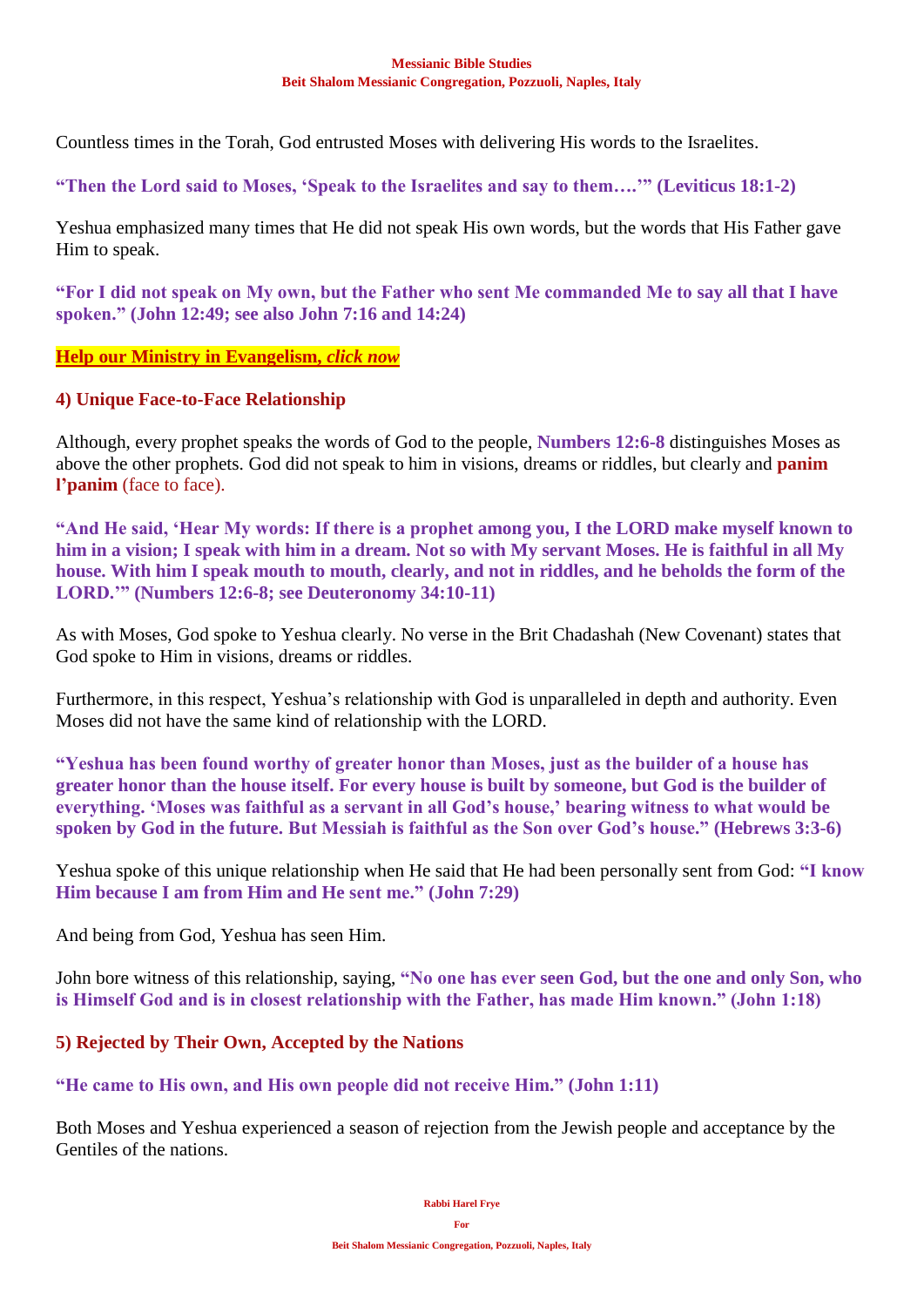After Moses killed an Egyptian in defense of an Israelite, he tried to mediate between two Hebrew slaves who were fighting. The man in the wrong challenged Moses, saying, **"Who made you ruler and judge over us? Are you thinking of killing me as you killed the Egyptian?" (Exodus 2:14)**

In response to this rejection, Moses fled from Egypt. When he arrived in the land of Midian, he saw several women being bullied. He came to their defense and watered their flocks.

**"Now the priest of Midian had seven daughters, and they came and drew water and filled the troughs to water their father's flock. The shepherds came and drove them away, but Moses stood up and saved them, and watered their flock." (Exodus 2:16-17)**

This foreshadows Israel's rejection of Yeshua as their Messiah, and His salvation to the nations. Paul speaks of the salvation of the nations while prophesying the ultimate redemption of the Jewish people in the fullness of time.

**"Again I ask: Did they stumble so as to fall beyond recovery? Not at all! Rather, because of their transgression, salvation has come to the Gentiles to make Israel envious. But if their transgression means riches for the world, and their loss means riches for the Gentiles, how much greater riches will their full inclusion bring!" (Romans 11:11-12)**

## **6) Moses and Yeshua Delivered Israel from Slavery**

**"Very truly I tell you, everyone who sins is a slave to sin. Now a slave has no permanent place in the family, but a son belongs to it forever. So if the Son sets you free, you will be free indeed." (John 8:34- 36)**

### **Both Moses and Yeshua brought deliverance to Israel.**

The LORD delivered the children of Israel from physical slavery in Egypt through Moses, who brought them to meet God in the wilderness where they received His Holy Law, the Torah. **(Exodus 3:7-10; Romans 7:12)**

**"I have surely seen the affliction of My people who are in Egypt, and have heard their groaning, and I have come down to deliver them. And now come, I will send you to Egypt." (Acts 7:34; Exodus 3:7-10)**

Yeshua delivered His people from a greater bondage, slavery to sin, which results in spiritual and physical death. **(Romans 6:16; 1 John 1:7)**

Having already dealt with the cruel oppression of sin, the final redemption of His people will take place at Messiah Yeshua's return.

**"Messiah was sacrificed once to take away the sins of many; and He will appear a second time, not to bear sin, but to bring salvation to those who are waiting for Him." (Hebrews 9:28)**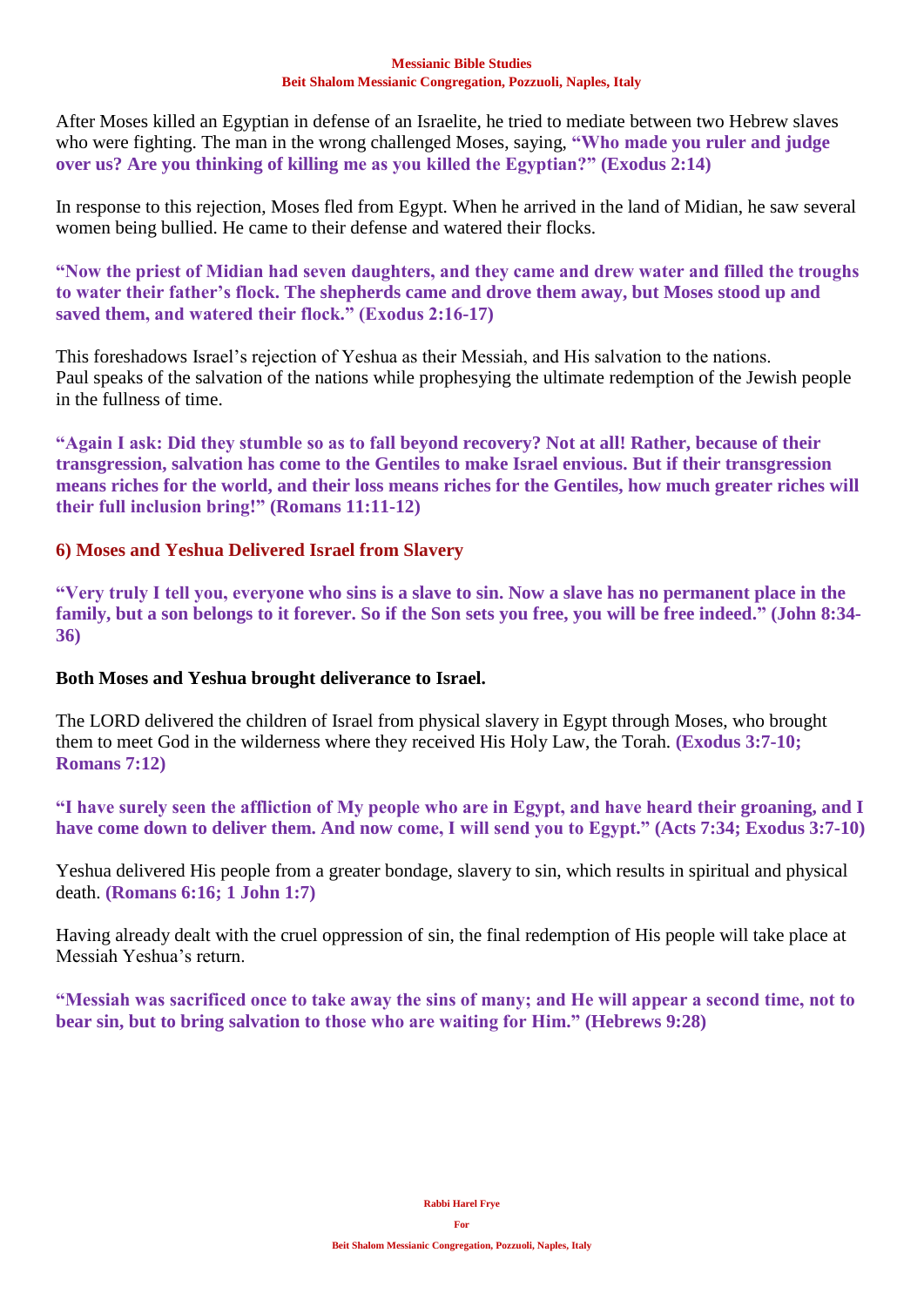

**Moses With the Ten Commandments,** by Rembrandt

# **7) Mediators of a Blood Covenant**

**"Then he took the Book of the Covenant and read it in the hearing of the people. And they said, 'All that the Lord has spoken we will do, and we will be obedient.' And Moses took the blood and threw it on the people and said, 'Behold the blood of the covenant that the Lord has made with you in accordance with all these words.'" (Exodus 24:7-8)**

### **Both Moses and Yeshua mediated a blood covenant between God and the people.**

After Moses told the Israelites God's law at the foot of Sinai, the people agreed to keep them, and Moses sprinkled the blood of the covenant upon them. **(Exodus 24:3, 7-8)**

Yeshua mediated the New Covenant in which the power to keep the law was realized **(Jeremiah 31:31-34)**, and the penalty of breaking the law had been paid through the blood of Yeshua.

**"Messiah is the mediator of a new covenant, that those who are called may receive the promised eternal inheritance, now that He has died as a ransom to set them free from the sins committed under the first covenant." (Hebrews 9:15)**

The law was given by Moses 50 days after the very first Passover in Egypt on Shavuot (Pentecost). The power to keep the covenant, the **Ruach HaKodesh** (Holy Spirit), was given by Yeshua on Shavuot to those who trusted Yeshua as their Messiah.

**"The law came through Moses but grace and truth came through Messiah Yeshua." (John 1:17)**

In the same way that Israel had a national revelation of God when they stood at the foot of Mount Sinai, the day is coming that Israel **"will look on Me, the one they have pierced, and they will mourn for Him as**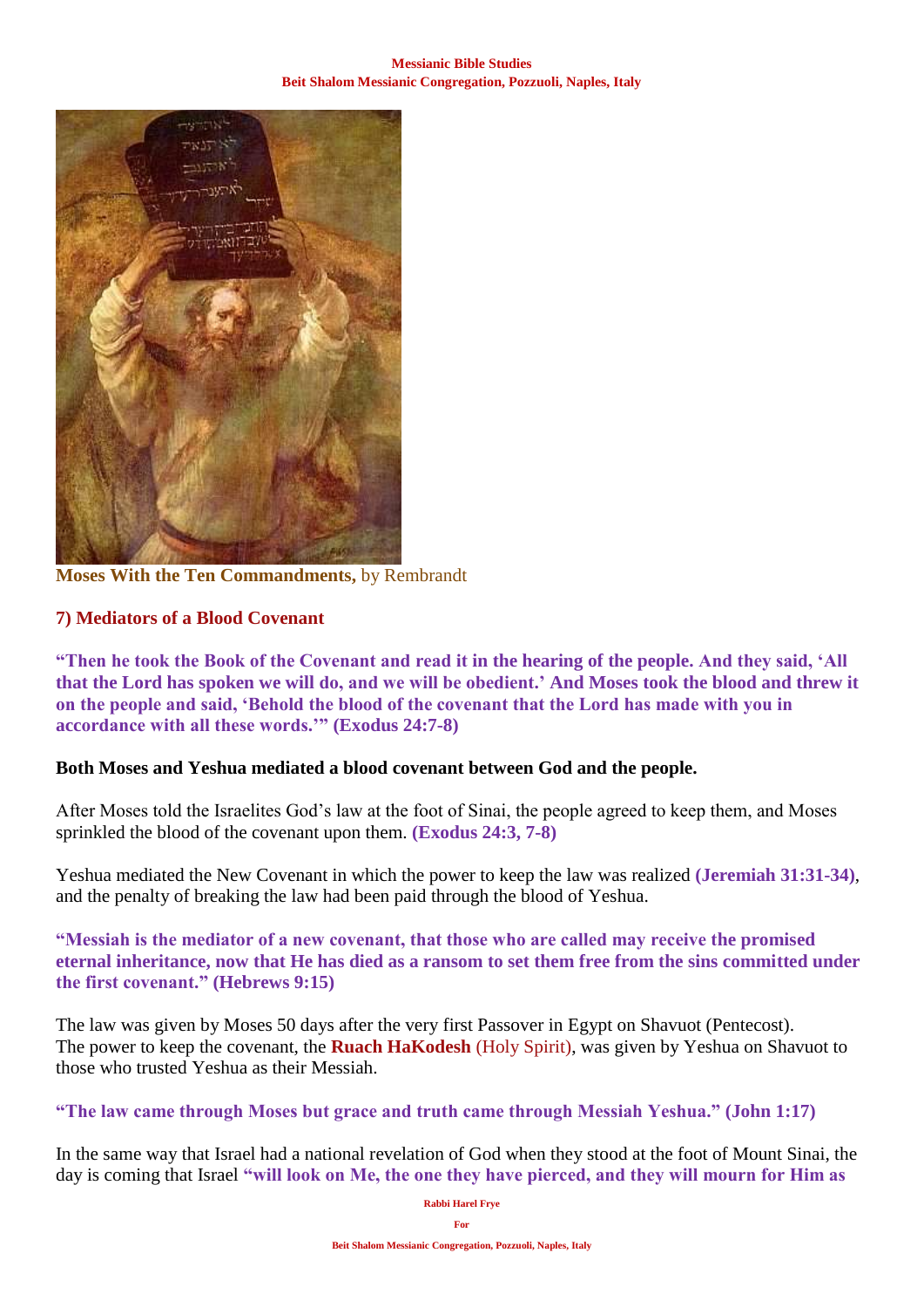**one mourns for an only child, and grieve bitterly for Him as one grieves for a firstborn son." (Zechariah 12:10)**

As Messiah Yeshua prophesied, Israel will welcome Him in a national sense.

**"Look, your house is left to you desolate. For I tell you, you will not see Me again until you say, 'Blessed is he who comes in the name of the Lord.'" (Matthew 23:38-39)**

# **(Versione Italiana)**

# **Yeshua, il tanto atteso profeta come Mosè**

# **Shalom!**

## **"Io susciterò loro un profeta come te, di mezzo ai loro fratelli, e porrò le mie parole nella sua bocca, ed egli dirà loro tutto quello che io gli comanderò". (Deuteronomio 18:18)**

Cinquanta giorni dopo che gli Israeliti furono liberati dalla schiavitù dell'Egitto, essi incontrarono Hashem (Dio) come una nazione ai piedi del Monte Sinai. Hashem (Dio) scese sulla montagna in forma di fiamme e fumò come una fornace. Una densa nuvola avvolgeva la montagna e tremava violentemente. Un lampo balenò e scoppiò un tuono. Il suono dello Shofar di Hashem (Dio) divenne sempre più forte mentre Mosè parlava al Signore e Hashem rispose. **(Esodo 19)**

Pensaci, l'intera comunità ha sentito Hashem (Dio) parlare! Fu una rivelazione della intera nazione di Israele, un'esperienza unica nella storia della religione Ebraica. Questa non è una semplice leggenda tramandata attraverso i secoli. Fu un periodo terrificante che tutti gli Israeliti videro con i loro stessi occhi.

# **Un profeta come Mosè**

**"E l'Eterno disse a Mosè: "Ecco, io verro a te in una folta nuvola, affinché il popolo oda quand'io parlerò con te, e ti presti fede per sempre". E Mosè riferì all'Eterno le parole del popolo." (Esodo 19:9)**

La scena era così intensa e spaventosa che dopo aver sentito parlare ad Hashem (Dio), la gente temeva per la propria vita e implorava Mosè di mediare tra loro ed Hashem (Dio). "Rimasero a distanza e dissero a Mosè: **'Parla con noi e ascolteremo. Ma non chiedi a Dio di parlarci o moriremo." (Esodo 20:18-19)**

In altre parole, gli Israeliti non stavano solo seguendo Mosè alla cieca. Hanno avuto la propria esperienza con Hashem (Dio). Più tardi, quando Mosè raccontò questo terrificante incontro con Hashem (Dio) nel Sinai, egli ricordò loro che avevano chiesto un intermediario per parlare direttamente ad Hashem (Dio) e di trasmettere loro le parole di Hashem (Dio). Mosè non rimproverò i figli di Israele per aver chiesto un mediatore. Invece, Hashem (Dio) disse che il popolo aveva parlato bene. Mosè allora impartì loro la grande speranza messianica, che un Profeta come lui sarebbe venuto.

Hashem (Dio) promise a Mosè: **"io farò sorgere per loro un profeta come te in mezzo ai loro fratelli, e metterò le mie parole nella sua bocca ed egli dirà loro tutto quello che io gli comanderò. Avverrà che se qualcuno non darà ascolto alle mie parole, che egli dirà in mio nome, io gliene domanderò conto." (Deuteronomio 18:18-19)**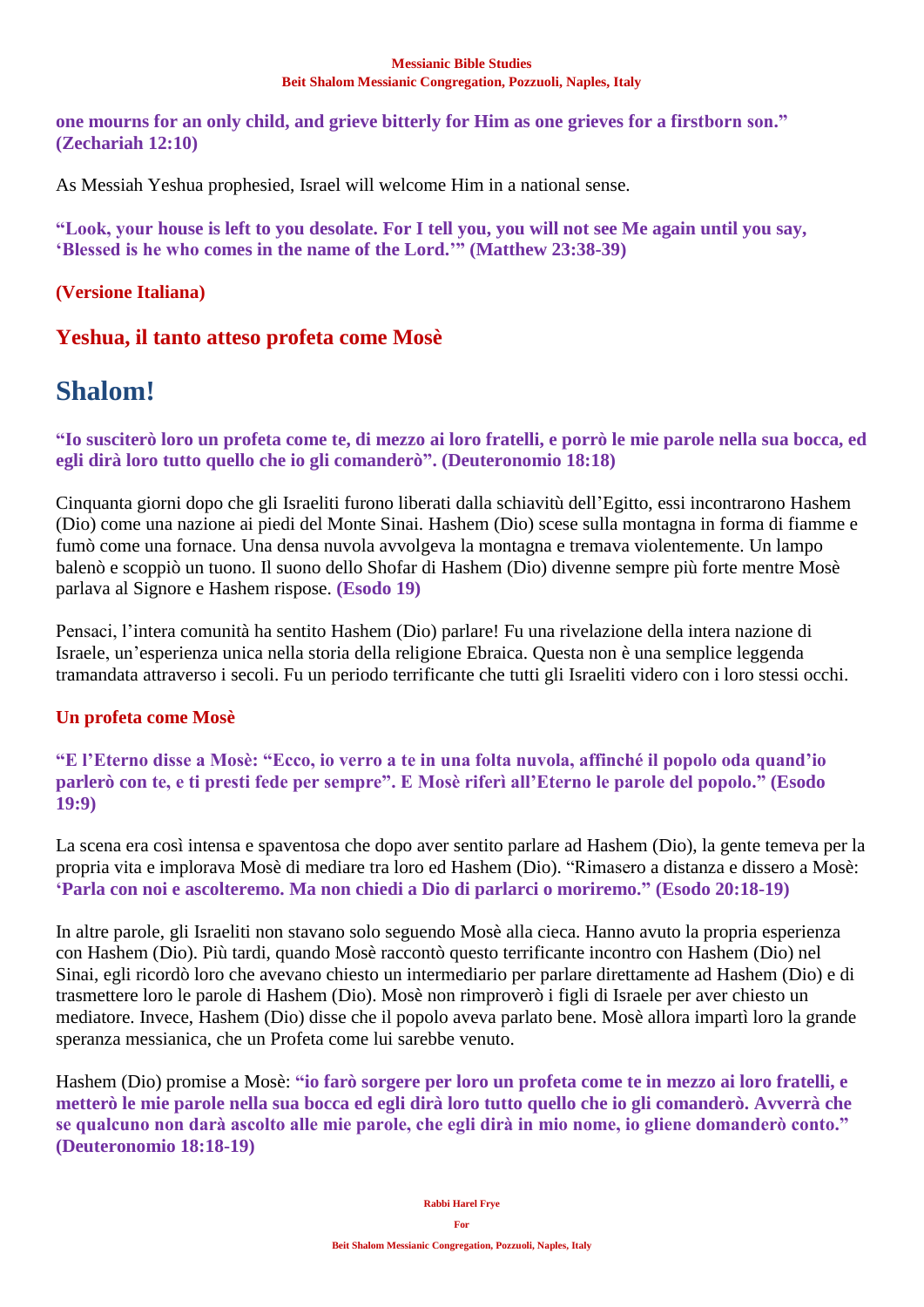## **Quel profeta è il Messia**

Questo passaggio nel Deuteronomio è l'unico posto nella Torah in cui Mosè identifica esplicitamente un "profeta" come lui. Tuttavia, rimane un'importante profezia. Durante il periodo precedente alla nascita di Yeshua (Gesù) e per tutta la sua vita e il suo ministero, Israele aspettava che questo Profeta stesse per essere rivelato. Yokhanan (Giovanni l'Immersore o Battista) ha annunciato la venuta del Messia.

## **Aspettative Messianiche nel Tempo del Secondo Tempio**

Il ministero di Giovanni il Battista fu così potente ed efficace che i Farisei mandarono sacerdoti (Kohanim) e Leviti (Leviim) da lui, chiedendosi se, forse, lo stesso Giovanni potesse essere il tanto atteso Profeta. **(Giovanni 1:21)**

Giovanni indicò che colui che sarebbe venuto dopo di lui era il Messia, il Profeta come Mosè per il quale stavano aspettando. **(Giovanni 1:15)**

Poco dopo, Giovanni rivelò: **"Il giorno seguente, Giovanni vide Gesù che veniva verso di lui e disse: "Ecco l'Agnello di Dio, che toglie il peccato del mondo! Questi è colui del quale dicevo: "Dopo di me viene un uomo che mi ha preceduto, perché egli era prima di me." (Giovanni 1:29-30)**

In **Atti 3**, Pietro dice anche agli uomini di Israele senza mezzi termini che Yeshua (Gesù) è il profeta tanto atteso.

**"Pentitevi dunque e cambiate vita, perché siano cancellati i vostri peccati e così possano giungere i tempi della consolazione da parte del Signore ed egli mandi quello che vi aveva destinato come Messia, cioè Gesù. Egli dev'esser accolto in cielo fino ai tempi della restaurazione di tutte le cose, come ha detto Dio fin dall'antichità, per bocca dei suoi santi profeti. Mosè infatti disse: Il Signore vostro Dio vi farà sorgere un profeta come me in mezzo ai vostri fratelli; voi lo ascolterete in tutto quello che egli vi dirà. E chiunque non ascolterà quel profeta, sarà estirpato di mezzo al popolo." (Atti 3:19-23)**

E in **Atti 7**, Stefano associa anche Yeshua a questa stessa profezia quando proclama Yeshua come Messia prima di essere lapidato dai membri del consiglio.

### **[Clicca QUI per fare la differenza per l'eternità!](https://villageofhopejusticeministry.org/donation-donazione/)**

Tuttavia molti potrebbero chiedersi: in che modo Yeshua è un profeta come Mosè?

In realtà ci sono molti modi, ma diamo un'occhiata a sette:

## **1) Pane dal cielo**

Hashem (Dio) usò sia Mosè che Yeshua per nutrire miracolosamente Israele.

Mosè nutrì gli Israeliti di manna nel deserto. **(Esodo 16:14-17)**

Due volte, Yeshua ha nutrito miracolosamente la gente: una volta ha nutrito cinquemila con cinque pagnotte e due pesci, e un'altra volta ha nutrito quattromila con sette pagnotte e qualche pesce. **(Matteo 14: 19-21 e 15:36)**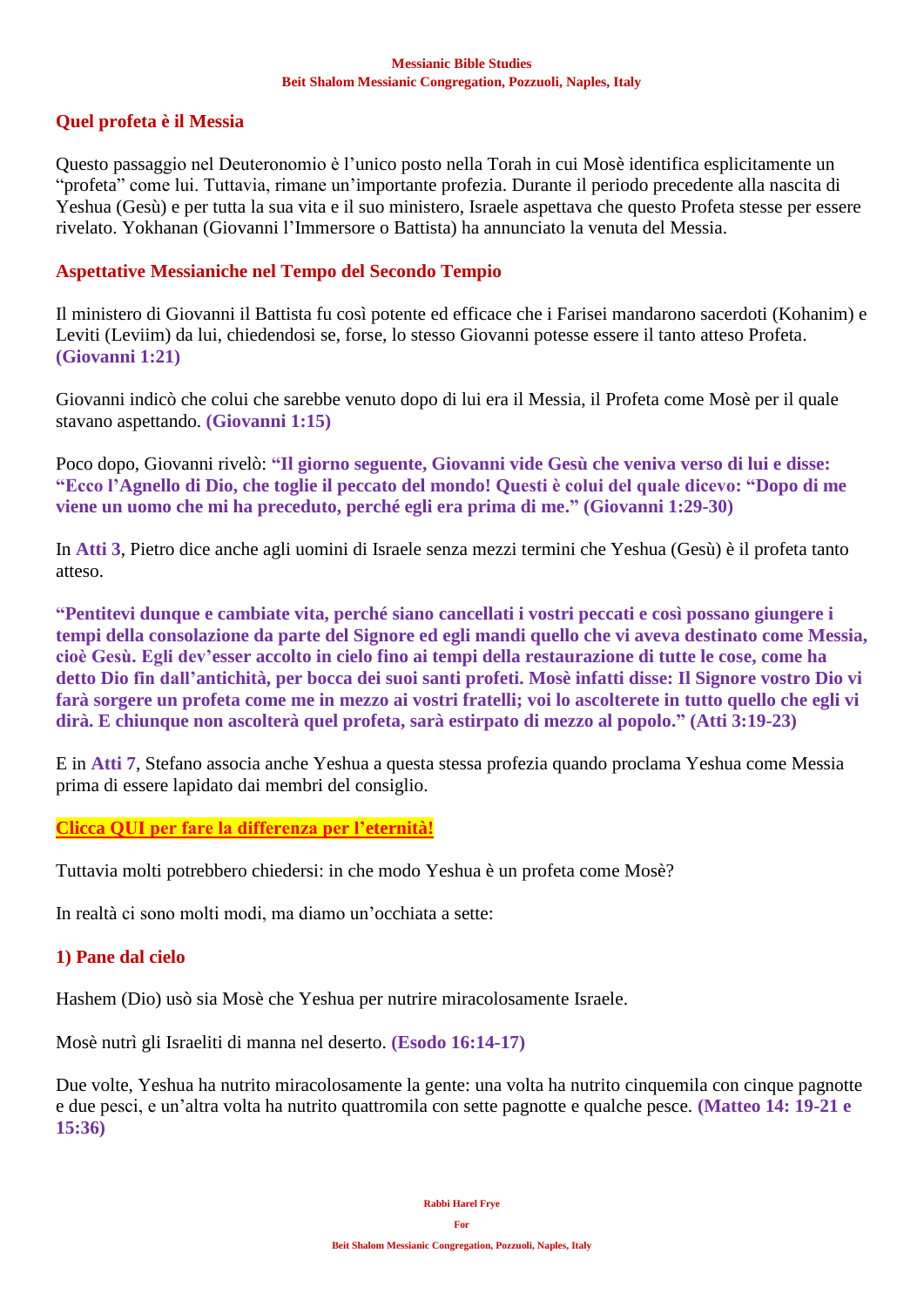Inoltre, Yeshua, riferendosi alla manna che sosteneva Israele nel deserto, disse che era la vera manna che veniva dal cielo: **"E Gesù disse loro: In verità vi dico che non Mosè vi ha dato il pane che vien dal cielo, ma il Padre mio vi dà il vero pane che viene dal cielo. Poiché il pan di Dio è quello che scende dal cielo, e dà vita al mondo. Essi quindi gli dissero: Signore, dacci sempre di codesto pane. Gesù disse loro: Io son il pan della vita; chi viene a me non avrà fame, e chi crede in me non avrà mai sete. Ma io ve l'ho detto: Voi m'avete veduto, eppur non credete! Tutto quel che il Padre mi dà, verrà a me; e colui che viene a me, io non lo caccerò fuori; perché son disceso dal cielo per fare non la mia volontà, ma la volontà di Colui che mi ha mandato. E questa è la volontà di Colui che mi ha mandato: ch'io non perda nulla di tutto quel ch'Egli m'ha dato, ma che lo risusciti nell'ultimo giorno. Poiché questa è la volontà del Padre mio: che chiunque contempla il Figliuolo e crede in lui, abbia vita eterna; e io lo risusciterò nell'ultimo giorno. I Giudei perciò mormoravano di lui perché aveva detto: Io sono il pane che è disceso dal cielo. E dicevano: Non è costui Gesù, il figliuol di Giuseppe, del quale conosciamo il padre e la madre? Come mai dice egli ora: Io son disceso dal cielo? Gesù rispose e disse loro: Non mormorate fra voi. Nessuno può venire a me se non che il Padre, il quale mi ha mandato, lo attiri; e io lo risusciterò nell'ultimo giorno. È scritto nei profeti: E saranno tutti ammaestrati da Dio. Ogni uomo che ha udito il Padre ed ha imparato da lui, viene a me. Non che alcuno abbia veduto il Padre, se non colui che è da Dio; egli ha veduto il Padre. In verità, in verità io vi dico: Chi crede ha vita eterna. Io sono il pan della vita. I vostri padri mangiarono la manna nel deserto e morirono. Questo è il pane che discende dal cielo, affinché chi ne mangia non muoia. Io sono il pane vivente, che è disceso dal cielo; se uno mangia di questo pane vivrà in eterno; e il pane che darò è la mia carne, che darò per la vita del mondo." (Giovanni 6:32-51)**

### **2) Esegue segni e prodigi**

**"Egli li fece uscire, compiendo miracoli e prodigi nella terra d'Egitto, nel Mare Rosso, e nel deserto per quarant'anni. Egli è quel Mosè che disse ai figli d'Israele: Dio vi farà sorgere un profeta tra i vostri fratelli, al pari di me." (Atti 7:36-37)**

I ministeri di Yeshua e Mosè erano caratterizzati da segni e prodigi. Ad esempio, le forze della natura hanno obbedito a entrambi. Due milioni di israeliti hanno visto Mosè separare il mare per salvarli dall'esercito egiziano inseguitore. **(Esodo 14:21-22)**

I talmidim (discepoli) di Yeshua lo hanno visto riportare la calma in un mare in tempesta dopo aver rimproverato i venti e le onde e gli hanno obbedito. Hanno anche visto Yeshua camminare sull'acqua. **(Matteo 8:26-27; Marco 6:49)**

E sia Mosè che Yeshua purificarono la lebbra, tra un gran numero di altri miracoli. **(Numeri 12:10-16; Marco 1:40-41)**

**"O tu che rechi la buona novella a Sion, sali sopra un alto monte! O tu che rechi la buona novella a Gerusalemme, alza forte la voce! Alzala, non temere! Di' alle città di Giuda: "Ecco il vostro Dio!" (Isaia 40:9)**

### **3) Portavoce di Hashem (Dio)**

**"Dio disse a Mosè: "Io sono colui che sono." Poi disse: "Dirai così ai figli d'Israele: "l'IO SONO mi ha mandato da voi." (Esodo 3:14)**

Sia Yeshua che Mosè furono i portavoce di Hashem (Dio) verso e per il popolo di Israele. Innumerevoli volte nella Torah, Hashem (Dio) ha affidato a Mosè la consegna delle Sue parole agli Israeliti.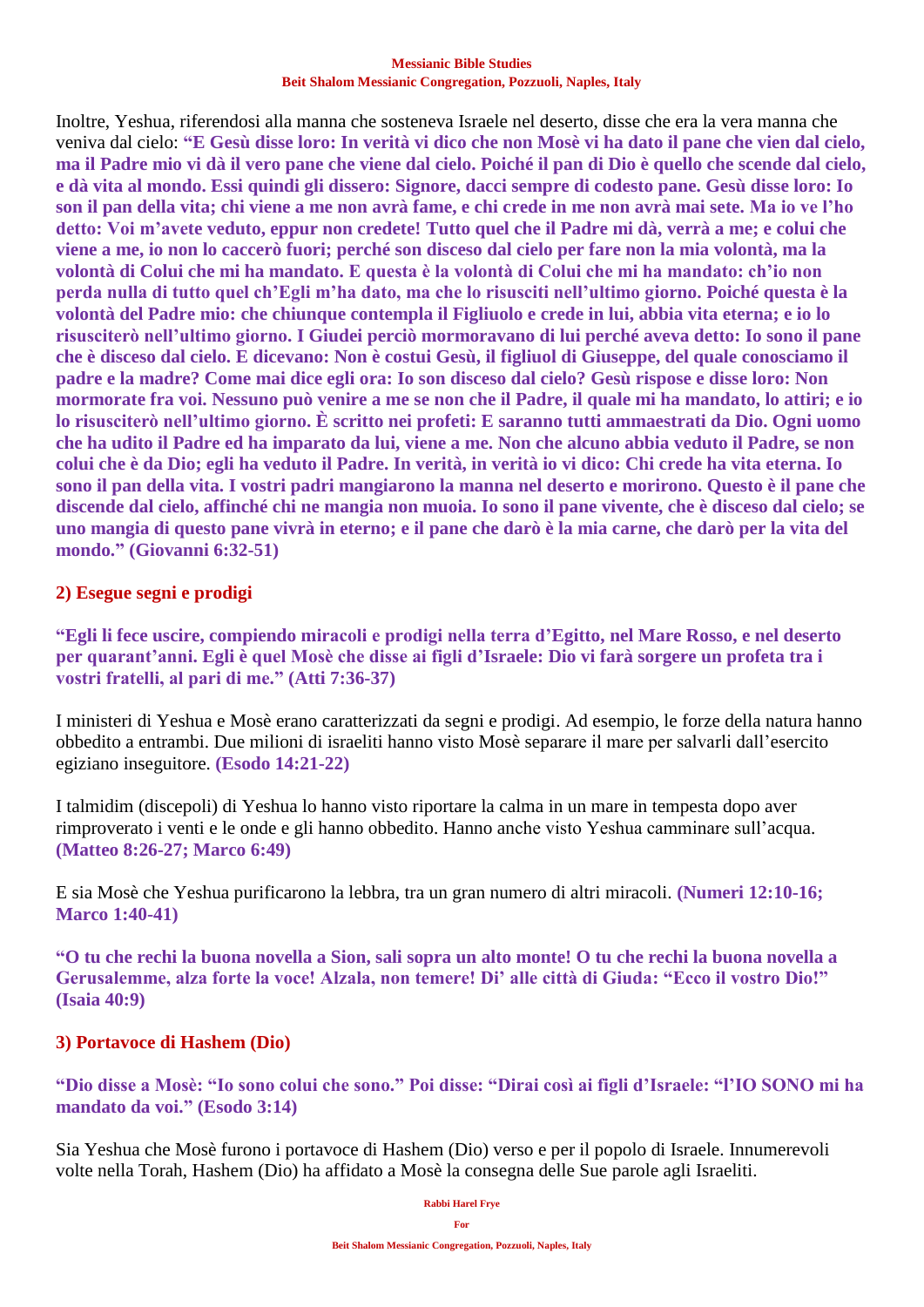**"Il SIGNORE disse ancora a Mosè: "Parla ai figli d'Israele e di' loro: "Io sono il SIGNORE vostro Dio. (Levitico 18:1-2)**

Yeshua ha sottolineato molte volte che non ha pronunciato le Sue stesse parole, ma le parole che Suo padre gli ha dato per parlare.

**"Poiché non ho parlato da solo, ma il Padre che mi ha mandato mi ha comandato di dire tutto ciò che ho parlato." (Giovanni 12:49; vedi anche Giovanni 7:16 e 14:24)**

## **4) Una Relazione Unica faccia a faccia**

Sebbene ogni profeta pronunci le parole di Hashem (Dio) al popolo, **Numeri 12:6-8** distingue Mosè come sopra gli altri profeti. Hashem (Dio) non gli ha parlato in visioni, sogni o indovinelli, ma chiaramente e **panim l'panim** (**faccia a faccia**).

**"E l'Eterno disse: "Ascoltate ora le mie parole; se v'è tra voi alcun profeta, io, l'Eterno, mi faccio conoscere a lui in visione, parlo con lui in sogno. Non così coi mio servitore Mosè, che è fedele in tutta la mia casa. Con lui io parlo a tu per tu, facendomi vedere, e non per via d'enigmi; ed egli contempla la sembianza dell'Eterno. Perché dunque non avete temuto di parlar contro il mio servo, contro Mosè?" (Numeri 12:6-8; vedi Deuteronomio 34:10-11)**

Come con Mosè, Hashem (Dio) parlò chiaramente a Yeshua. Nessun versetto nel Brit Chadashah (Nuova Alleanza/Nuovo Testamento) afferma che Hashem (Dio) gli parlò in visioni, sogni o enigmi. Inoltre, a questo proposito, il rapporto di Yeshua con Hashem (Dio) è senza pari in profondità e autorità. Persino Mosè non aveva lo stesso tipo di relazione con Hashem (Dio).

**"Ma in confronto a Mosè, egli è stato giudicato degno di tanta maggior gloria, quanto l'onore del costruttore della casa supera quello della casa stessa. Ogni casa infatti viene costruita da qualcuno; ma colui che ha costruito tutto è Dio. In verità Mosè fu fedele in tutta la sua casa come servitore, per rendere testimonianza di ciò che doveva essere annunziato più tardi; Yeshua (Cristo), invece, lo fu come figlio costituito sopra la sua propria casa. E la sua casa siamo noi, se conserviamo la libertà e la speranza di cui ci vantiamo." (Ebrei 3:3-6)**

**Yeshua parlò di questa relazione unica quando disse che era stato inviato personalmente da Hashem (Dio): "Io però lo conosco, perché vengo da lui ed egli mi ha mandato". (Giovanni 7:29)**

Ed essendo da Hashem (Dio), Yeshua lo ha visto.

Giovanni rese testimonianza di questa relazione, dicendo: **"Nessuno ha mai visto Dio; l'unigenito Dio, che è nel seno del Padre, è quello che l'ha fatto conoscere." (Giovanni 1:18)**

### **5) Rifiutato dai propri, accettato dalle Nazioni**

**""Venne fra la sua gente, ma i suoi non l'hanno accolto. A quanti però l'hanno accolto, ha dato potere di diventare figli di Dio: a quelli che credono nel suo nome." (Giovanni 1:11)**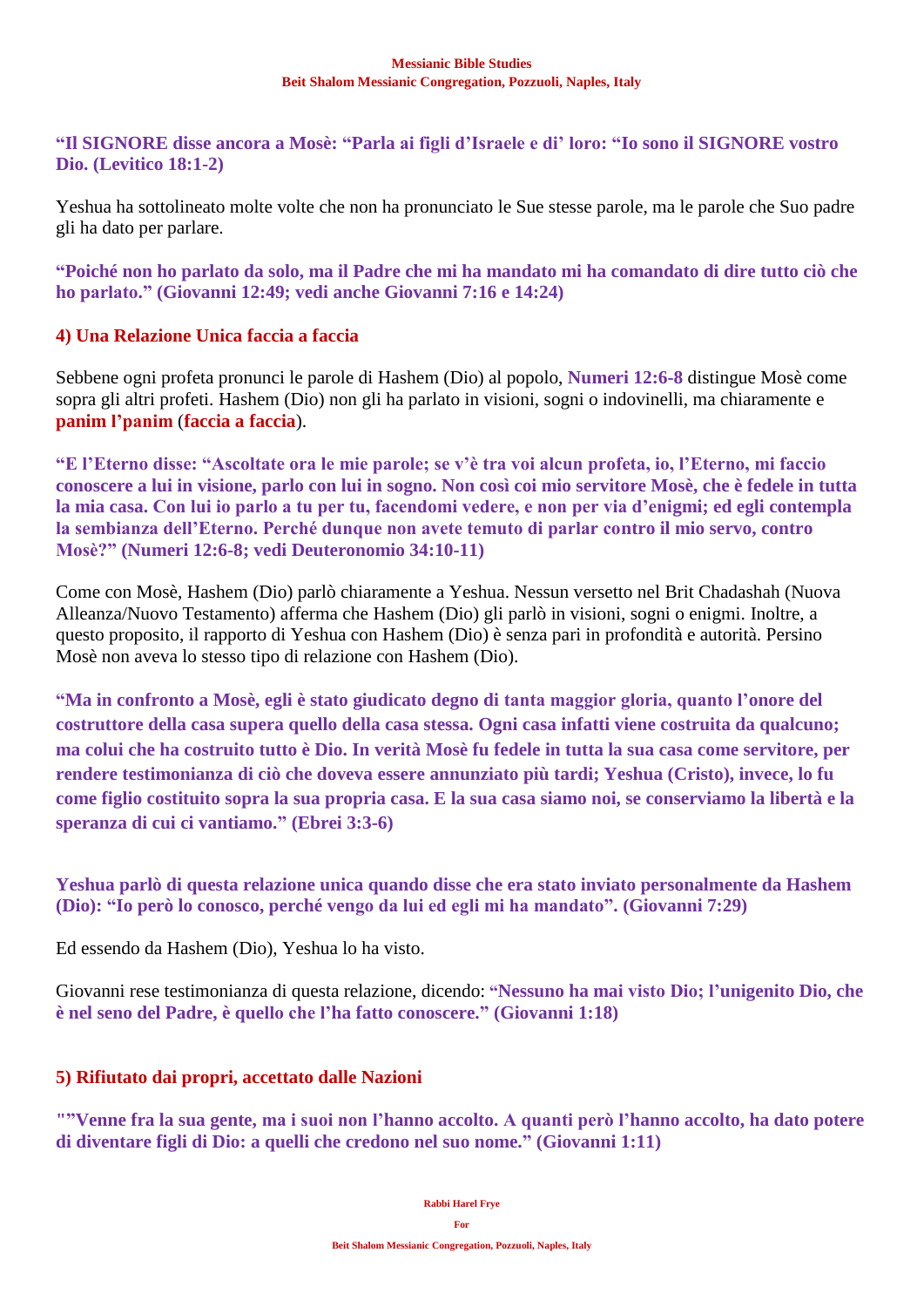Sia Mosè che Yeshua hanno vissuto una stagione di rifiuto da parte del popolo di Israele e di accettazione da parte dei gentili delle nazioni (la diaspora). Dopo che Mosè uccise un Egiziano in difesa di un Israelita, egli cercò di mediare tra due schiavi Ebrei che stavano combattendo. L'uomo nel torto sfidò Mosè, dicendo: **"Quegli rispose: "Chi ti ha costituito capo e giudice su di noi? Pensi forse di uccidermi, come hai ucciso l'Egiziano?" Allora Mosè ebbe paura e pensò: "Certamente la cosa si è risaputa." (Esodo 2:14)**

In risposta a questo rifiuto, Mosè fuggì dall'Egitto. Quando arrivò nella terra di Madian, vide diverse donne vittima di bullismo. Venne in loro difesa e abbeverò i loro greggi.

**"Ora il sacerdote di Madian aveva sette figlie. Esse vennero ad attingere acqua per riempire gli abbeveratoi e far bere il gregge del padre. Ma arrivarono alcuni pastori e le scacciarono. Allora Mosè si levò a difenderle e fece bere il loro bestiame." (Esodo 2:16-17)**

Ciò prefigura il rifiuto di Israele di Yeshua come loro Messia e la Sua salvezza per le nazioni. Paolo parla della salvezza delle nazioni mentre profetizzava la redenzione del popolo d Israele nella pienezza dei tempi.

**"Ora io domando: Forse inciamparono per cadere per sempre? Certamente no. Ma a causa della loro caduta la salvezza è giunta ai pagani, per suscitare la loro gelosia. Se pertanto la loro caduta è stata ricchezza del mondo e il loro fallimento ricchezza dei pagani, che cosa non sarà la loro partecipazione totale!"(Romani 11:11-12)**

# **6) Mosè e Yeshua liberarono Israele dalla schiavitù**

**"Gesù rispose loro: "In verità, in verità vi dico che chi commette il peccato è schiavo del peccato. Ora lo schiavo non dimora per sempre nella casa: il figlio vi dimora per sempre. Se dunque il Figlio vi farà liberi, sarete veramente liberi."(Giovanni 8:34-36)**

Sia Mosè che Yeshua portarono liberazione in Israele. Il Signore liberò i figli di Israele dalla schiavitù fisica in Egitto attraverso Mosè, che li portò a incontrare Hashem (Dio) nel deserto dove ricevettero la Sua Santa Legge, la Torah. **(Esodo 3:7-10; Romani 7:12)**

**"Certo, io ho veduto l'afflizione del mio popolo che è in Egitto, e ho udito i loro sospiri, e son disceso per liberarli; or dunque vieni; io ti manderò in Egitto." (Atti 7:34; Esodo 3:7-10)**

Yeshua liberò il Suo popolo da una schiavitù maggiore, dalla schiavitù al peccato, che porta alla morte spirituale e fisica. **(Romani 6:16; 1 Giovanni 1:7)**

Avendo già affrontato la crudele oppressione del peccato, la redenzione finale del Suo popolo avrà luogo al ritorno del Messia Yeshua.

**"Così Yeshua (Gesù), dopo essersi offerto una volta per tutte allo scopo di togliere i peccati di molti, apparirà una seconda volta, senza alcuna relazione col peccato, a coloro che l'aspettano per la loro salvezza." (Ebrei 9:28)**

# **7) Mediatori di un'alleanza di sangue**

**"Poi prese il libro del patto e lo lesse in presenza del popolo, il quale disse: "Noi faremo tutto quello che l'Eterno ha detto, e ubbidiremo." Allora Mosè prese il sangue, ne asperse il popolo e disse: "Ecco il sangue del patto che l'Eterno ha fatto con voi sul fondamento di tutte queste parole." (Esodo 24:7-8)**